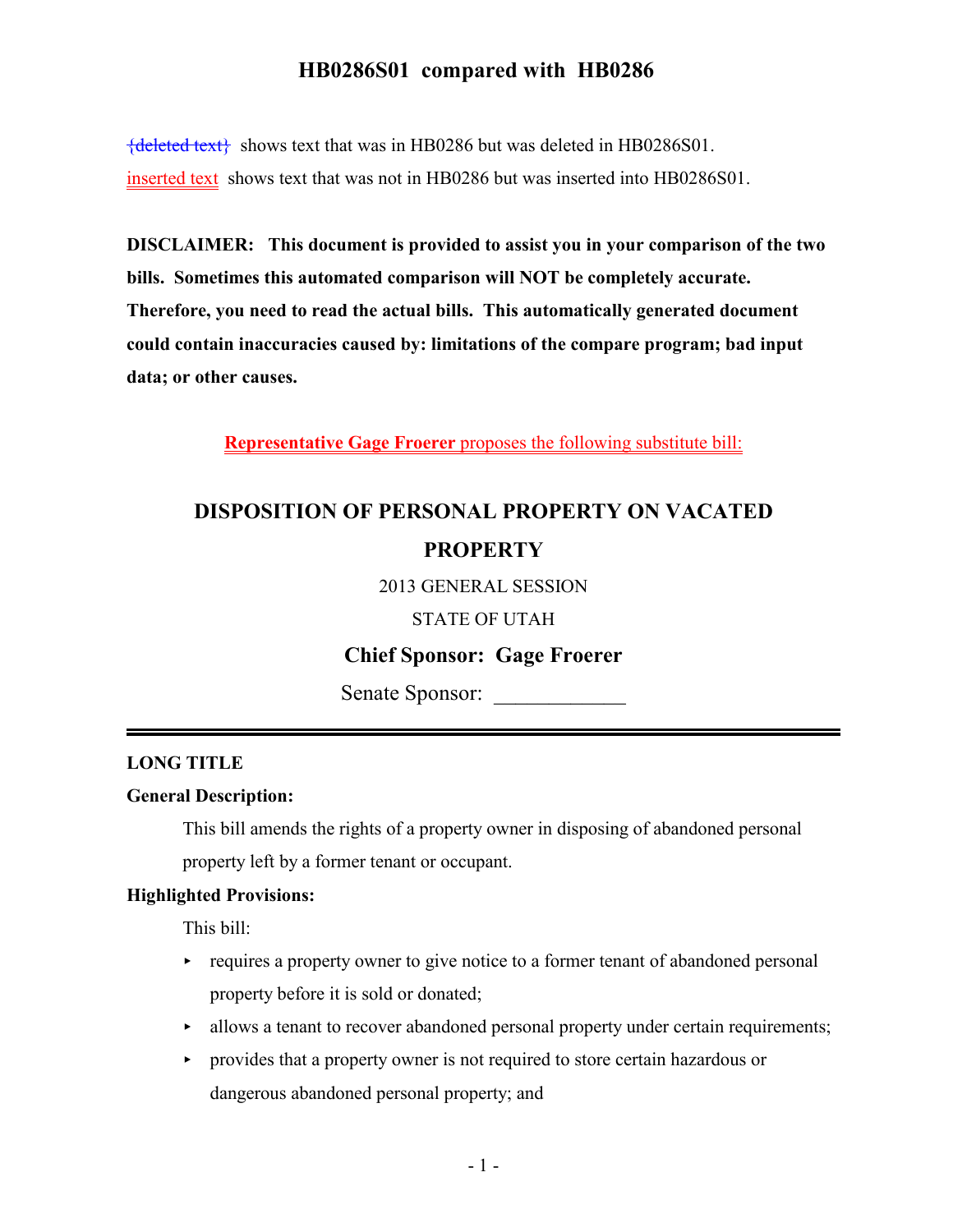$\blacktriangleright$  makes technical changes.

#### **Money Appropriated in this Bill:**

None

**Other Special Clauses:**

None

**Utah Code Sections Affected:**

AMENDS:

**78B-6-812**, as renumbered and amended by Laws of Utah 2008, Chapter 3

**78B-6-816**, as renumbered and amended by Laws of Utah 2008, Chapter 3

*Be it enacted by the Legislature of the state of Utah:*

Section 1. Section **78B-6-812** is amended to read:

## **78B-6-812. Order of restitution -- Service -- Enforcement -- Disposition of personal property -- Hearing.**

(1) Each order of restitution shall:

(a) direct the defendant to vacate the premises, remove [his] the defendant's personal property, and restore possession of the premises to the plaintiff, or be forcibly removed by a sheriff or constable;

(b) advise the defendant of the time limit set by the court for the defendant to vacate the premises, which shall be three calendar days following service of the order, unless the court determines that a longer or shorter period is appropriate under the circumstances; and

(c) advise the defendant of the defendant's right to a hearing to contest the manner of its enforcement.

(2) (a) A copy of the order of restitution and a form for the defendant to request a hearing as listed on the form shall be served in accordance with Section 78B-6-805 by a person authorized to serve process pursuant to Subsection 78B-8-302(1). If personal service is impossible or impracticable, service may be made by:

(i) mailing a copy of the order and the form to the defendant's last-known address and posting a copy of the order and the form at a conspicuous place on the premises; or

(ii) mailing a copy of the order and the form to the commercial tenant defendant's last-known place of business and posting a copy of the order and the form at a conspicuous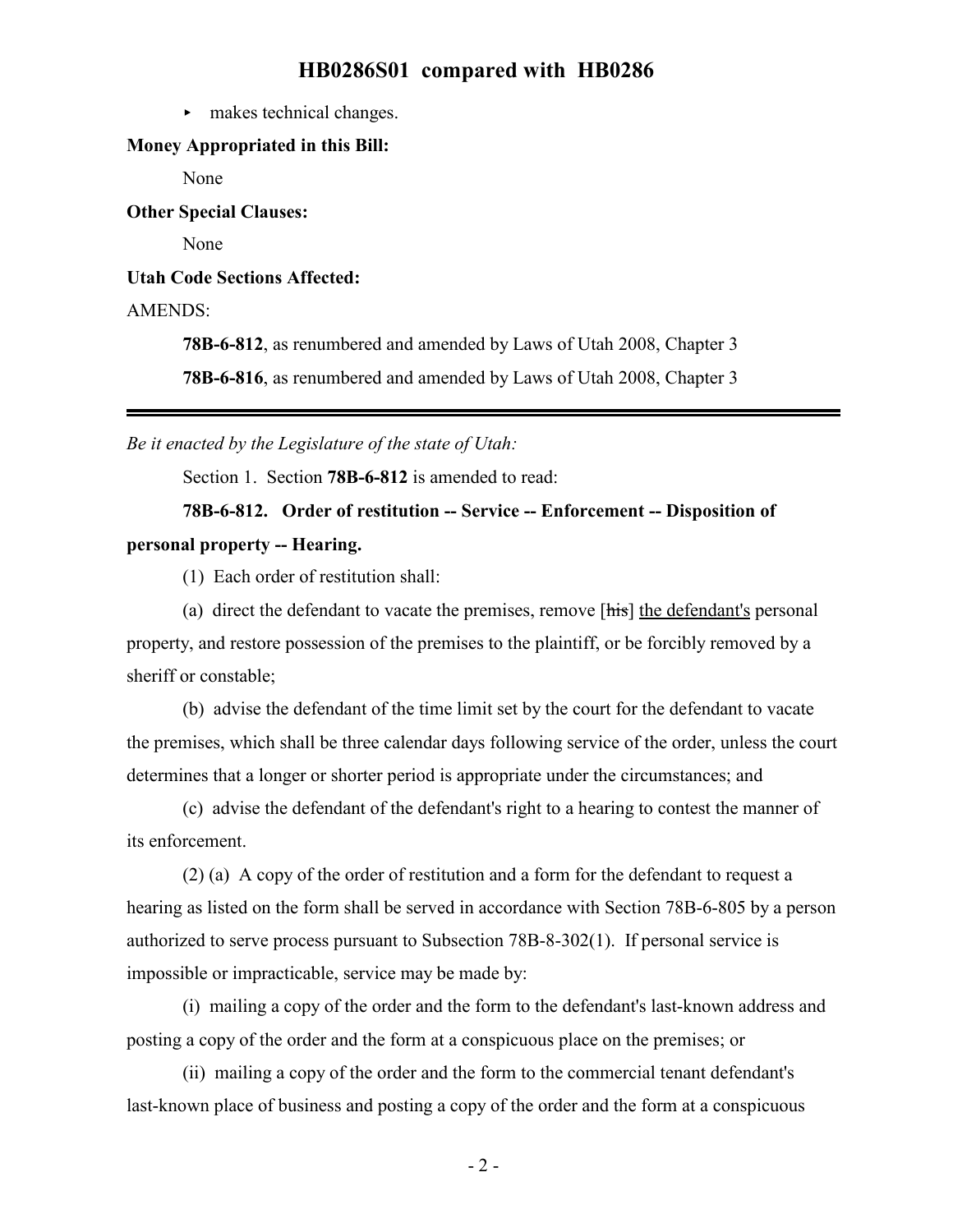place on the business premises.

(b) A request for hearing by the defendant may not stay enforcement of the restitution order unless:

(i) the defendant furnishes a corporate bond, cash bond, certified funds, or a property bond to the clerk of the court in an amount approved by the court according to the formula set forth in Subsection  $78B-6-808(4)(b)$ ; and

(ii) the court orders that the restitution order be stayed.

(c) The date of service, the name, title, signature, and telephone number of the person serving the order and the form shall be legibly endorsed on the copy of the order and the form served on the defendant.

(d) The person serving the order and the form shall file proof of service in accordance with Rule 4(e), Utah Rules of Civil Procedure.

(3) (a) If the defendant fails to comply with the order within the time prescribed by the court, a sheriff or constable at the plaintiff's direction may enter the premises by force using the least destructive means possible to remove the defendant.

(b) Any personal property of the defendant may be removed from the premises by the sheriff or constable and transported to a suitable location for safe storage. The sheriff or constable may delegate responsibility for inventory, moving, and storage to the plaintiff, who shall store the personal property in a suitable place and in a reasonable manner.

(c) The personal property removed and stored shall be [inventoried by the sheriff or constable or the plaintiff who shall keep the original inventory and personally deliver or mail the defendant a copy of the inventory immediately after the personal property is removed. considered abandoned property and subject to Section 78B-6-816.

 $[(4)$  (a) After demand made by the defendant within 30 days of removal of personal property from the premises, the sheriff or constable or the plaintiff shall promptly return all of the defendant's personal property upon payment of the reasonable costs incurred for its removal and storage.

 $[(b)$  The person storing the personal property may sell the property remaining in storage at a public sale if:

[(i) the defendant does not request a hearing or demand return of the personal property within 30 days of its removal from the premises; or]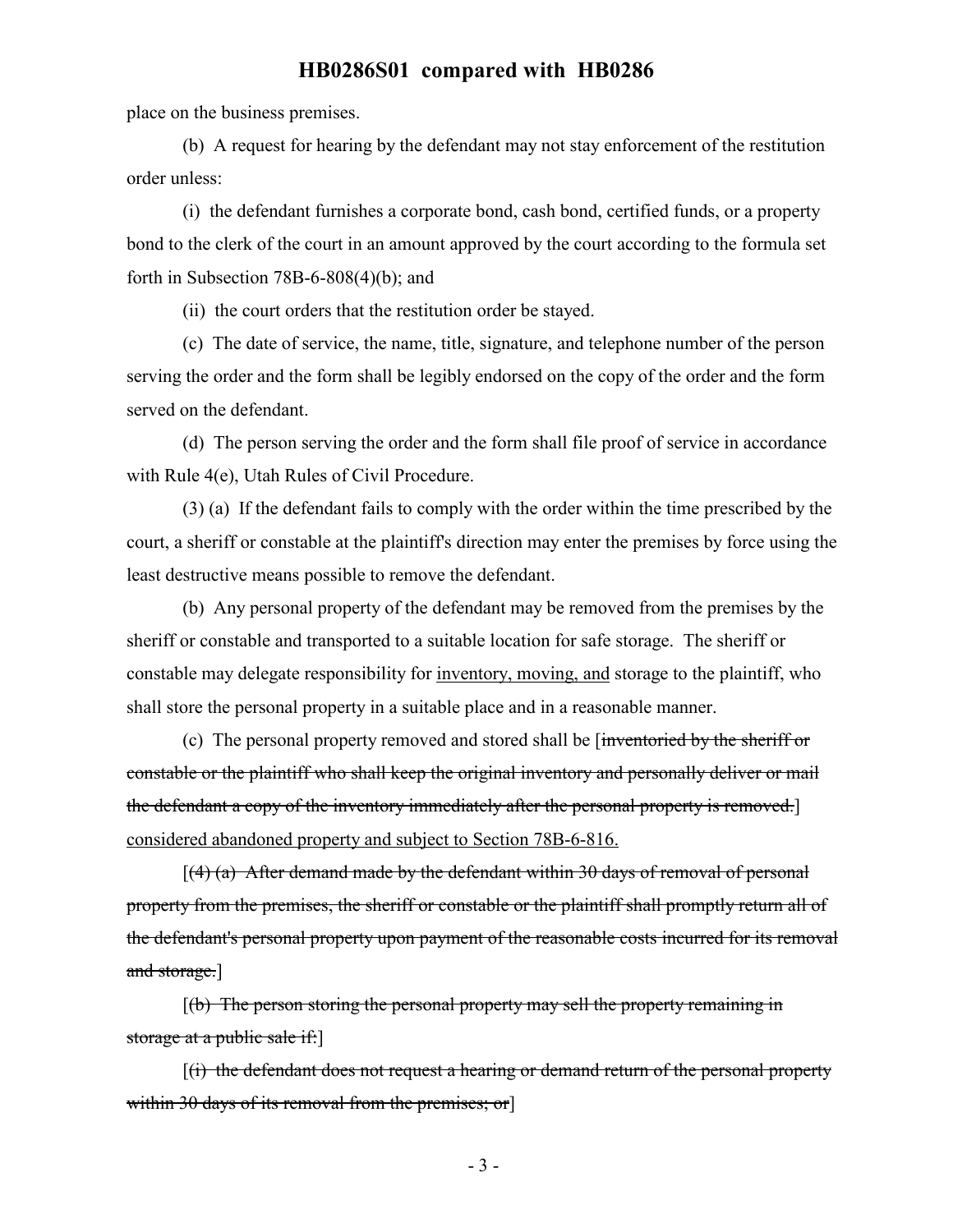[(ii) the defendant fails to pay the reasonable costs incurred for the removal and storage of the personal property.]

[(c) In advance of the sale, the person storing the personal property shall mail to the defendant's last-known address a written notice of the time and place of the sale.]

 $[(d)$  If the defendant is present at the sale, he may specify the order in which the personal property shall be sold, and only so much personal property shall be sold as to satisfy the costs of removal, storage, advertising, and conducting the sale. The remainder of the personal property, if any, shall be released to the defendant. If the defendant is not present at the sale, the proceeds, after deduction of the costs of removal, storage, advertising, and conducting the sale shall be paid to the plaintiff up to the amount of any judgment the plaintiff obtained against the defendant. Any surplus shall be paid to the defendant, if the defendant's whereabouts are known. If the defendant's whereabouts are not known, any surplus shall be disposed of in accordance with Title 67, Chapter 4a, Unclaimed Property Act.]

 $[(e)$  The plaintiff may donate the property to charity if:

 $[(i)$  the defendant does not request a hearing or demand return of the personal property within 30 days of its removal from the premises; or

[(ii) the defendant fails to pay the reasonable costs incurred for the removal and storage of the personal property; and]

 $[(iii)$  the donation is a commercially reasonable alternative.

[(f) If the property belonging to a person who is not a defendant is removed and stored in accordance with this section, that person may claim the property by delivering a written demand for its release to the sheriff or constable or the plaintiff. If the claimant provides proper identification and evidence of ownership, the sheriff or constable or the plaintiff shall promptly release the property at no cost to the claimant.]

 $[\frac{1}{5}]$  (4) In the event of a dispute concerning the manner of enforcement of the restitution order, the defendant [or any person claiming to own stored personal property] may file a request for a hearing. The court shall set the matter for hearing within 10 calendar days from the filing of the request, or as soon thereafter as practicable, and shall mail notice of the hearing to the parties.

 $[(6)]$  (5) The Judicial Council shall draft the forms necessary to implement this section. Section 2. Section **78B-6-816** is amended to read: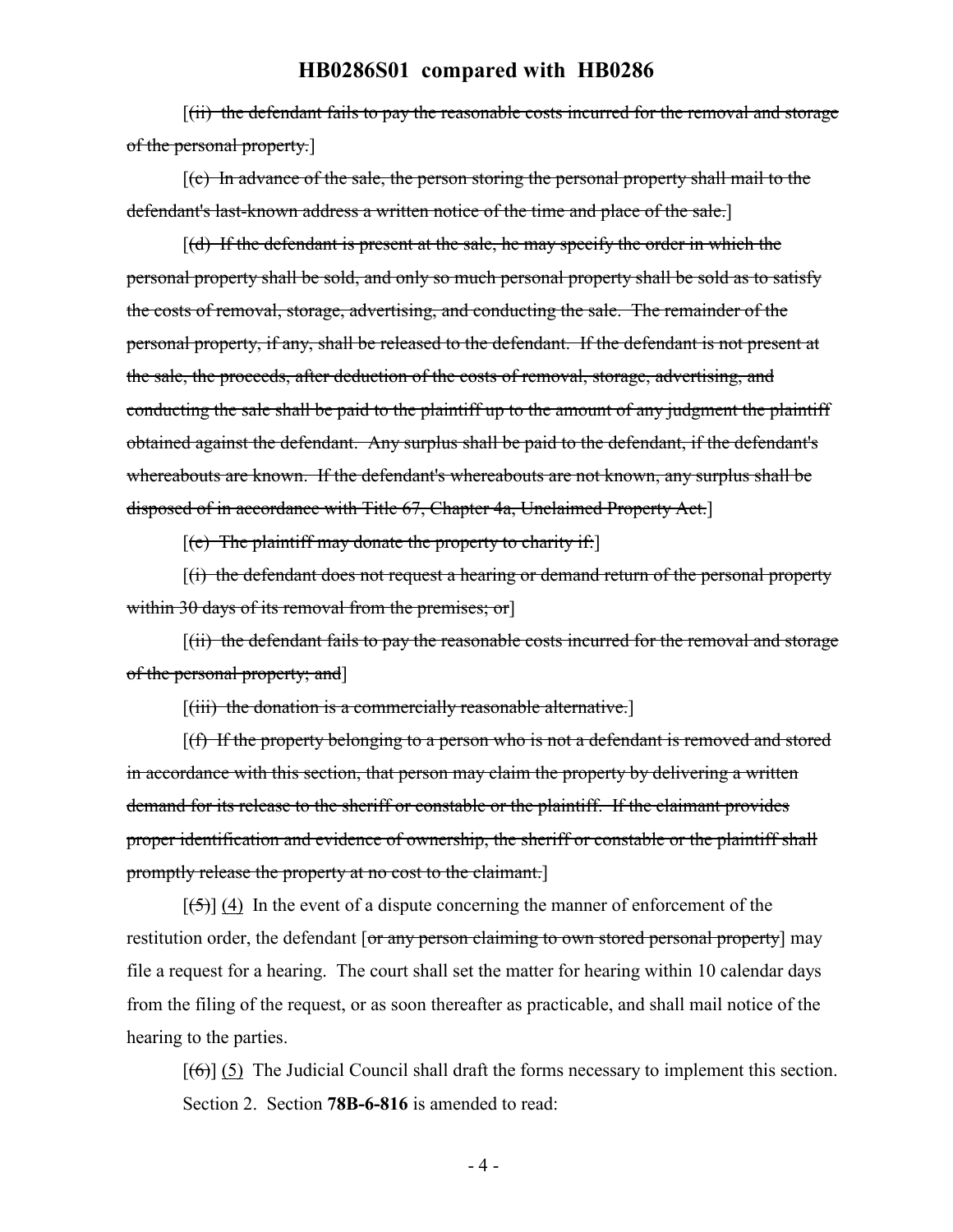# **78B-6-816. Abandoned or foreclosed premises -- Retaking and rerenting or selling by owner -- Liability of tenant -- Personal property of tenant or foreclosed borrower left on premises.**

(1) In the event of abandonment, the owner may retake the premises and attempt to rent them at a fair rental value and the tenant who abandoned the premises shall be liable:

(a) for the entire rent due for the remainder of the term; or

(b) for rent accrued during the period necessary to rerent the premises at a fair rental value, plus the difference between the fair rental value and the rent agreed to in the prior rental agreement, plus a reasonable commission for the renting of the premises and the costs, if any, necessary to restore the rental unit to its condition when rented by the tenant less normal wear and tear. This Subsection (1) applies, if less than Subsection (1)(a), notwithstanding that the owner did not rerent the premises.

(2) (a) If the tenant or a foreclosed borrower has abandoned the premises and has left personal property on the premises, the owner is entitled to remove the personal property from the dwelling, store it for the tenant, and recover actual moving and storage costs from the tenant or foreclosed borrower.

(b) (i) The owner shall [make reasonable efforts to notify the tenant of the location of the personal property.] mail to the last known address for the tenant or foreclosed borrower a notice that the personal property is considered abandoned.

(ii) The tenant or foreclosed borrower shall recover the personal property within 15 days from the date the notice was sent, including payment of any costs of inventory, moving, and storage.

 $[(iii)$  If  $(iii)$  Except as provided in Subsection (5), if the personal property has been in storage for  $\lceil \overline{\text{over }3\theta} \rceil$  at least 15 days and the tenant or foreclosed borrower has made no reasonable effort to recover it from the date notice was sent and the tenant or foreclosed borrower fails to recover the personal property, pay the costs associated with the inventory, removal, and storage and no court hearing on the personal property is pending, the owner may:

(A) sell the personal property at a public sale and apply the proceeds toward any amount the tenant or foreclosed borrower owes; or

(B) donate the personal property to charity if the donation is a commercially reasonable alternative.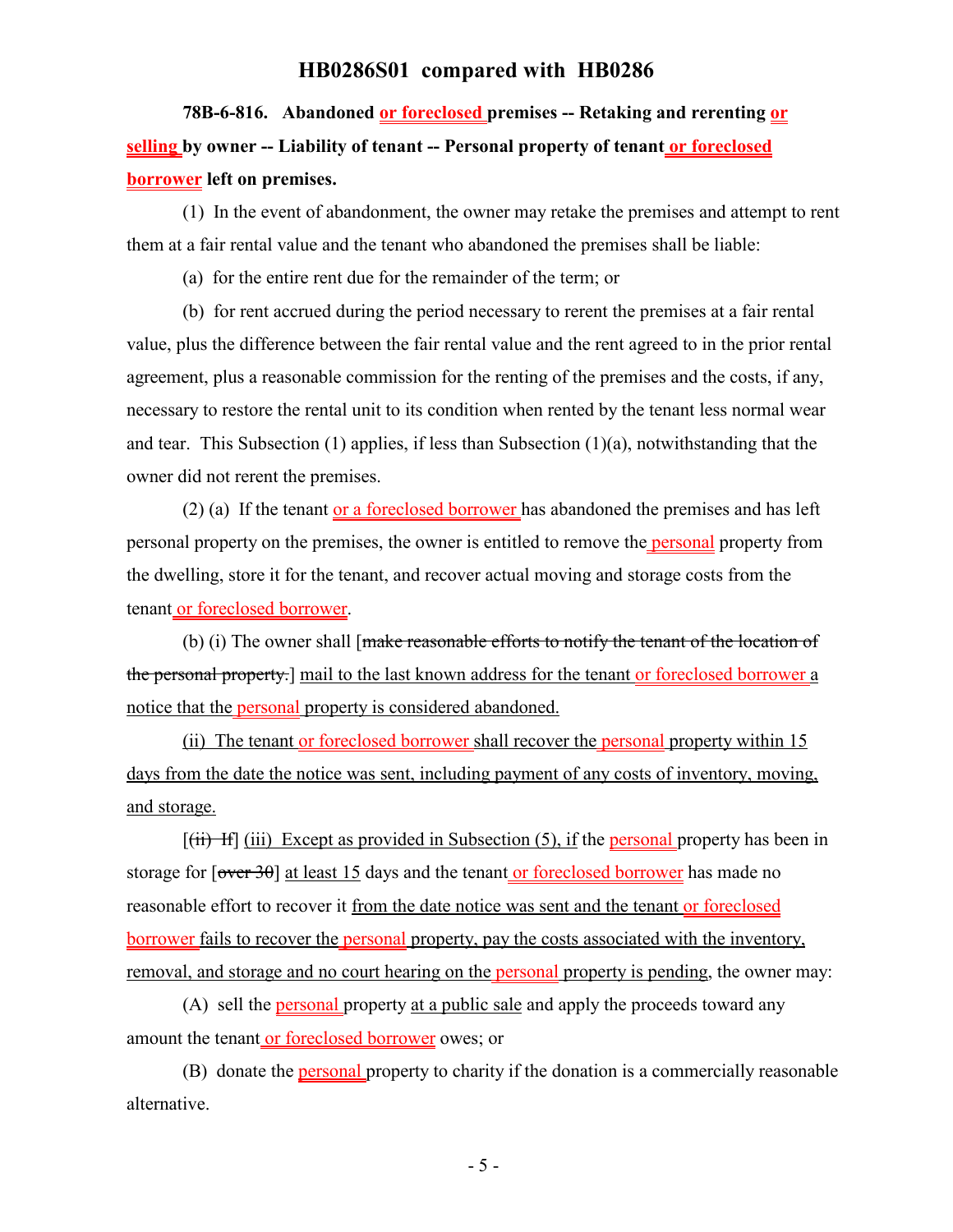(c) Any money left over from the public sale of the personal property shall be handled as specified in Title 67, Chapter 4a, Part 2, Standards for Determining When Property is Abandoned or Unclaimed.

(d) Nothing contained in this act shall be in derogation of or alter the owner's rights under Title 38, Chapter 3, Lessors' Liens[.], or any other contractual liens or rights.

(3) If abandoned personal property is determined to belong to a person who is the tenant, foreclosed borrower, or an occupant, the tenant, foreclosed borrower, or occupant may claim the personal property by delivery of a written demand with evidence of ownership of the personal property within 15 days after the notice described in Subsection (2)(b) is sent. The owner may not be liable for the loss of the abandoned personal property if the written demand is not received.

(4) A tenant, foreclosed borrower, or occupant has no recourse for damage or loss if the tenant, foreclosed borrower, or occupant fails to recover any abandoned personal property as required in this section.

(5) An owner is not required to store the following abandoned personal property:

(a) chemicals, pests, potentially dangerous or other hazardous materials;

(b) animals, including dogs, cats, fish, reptiles, rodents, birds, or other pets;

(c) gas, fireworks, combustibles, or any item considered to be hazardous or explosive;

(d) garbage;

(e) perishable items; or

(f) items that when placed in storage might create a hazardous condition or a pest control issue.

(6) Items listed in Subsection (5) may be properly disposed of by the owner immediately upon determination of abandonment. A tenant, foreclosed borrower, or occupant may not recover for disposal of abandoned items listed in Subsection (5).

(7) Notice of any public sale shall be mailed to the last known address of the tenant, foreclosed borrower, or occupant at least five calendar days prior to the public sale.

(8) If the tenant, foreclosed borrower, or occupant is present at the public sale:

(a) the tenant, foreclosed borrower, or occupant may specify the order in which the personal property shall be sold;

(b) the owner may sell only as much personal property necessary to satisfy the amount